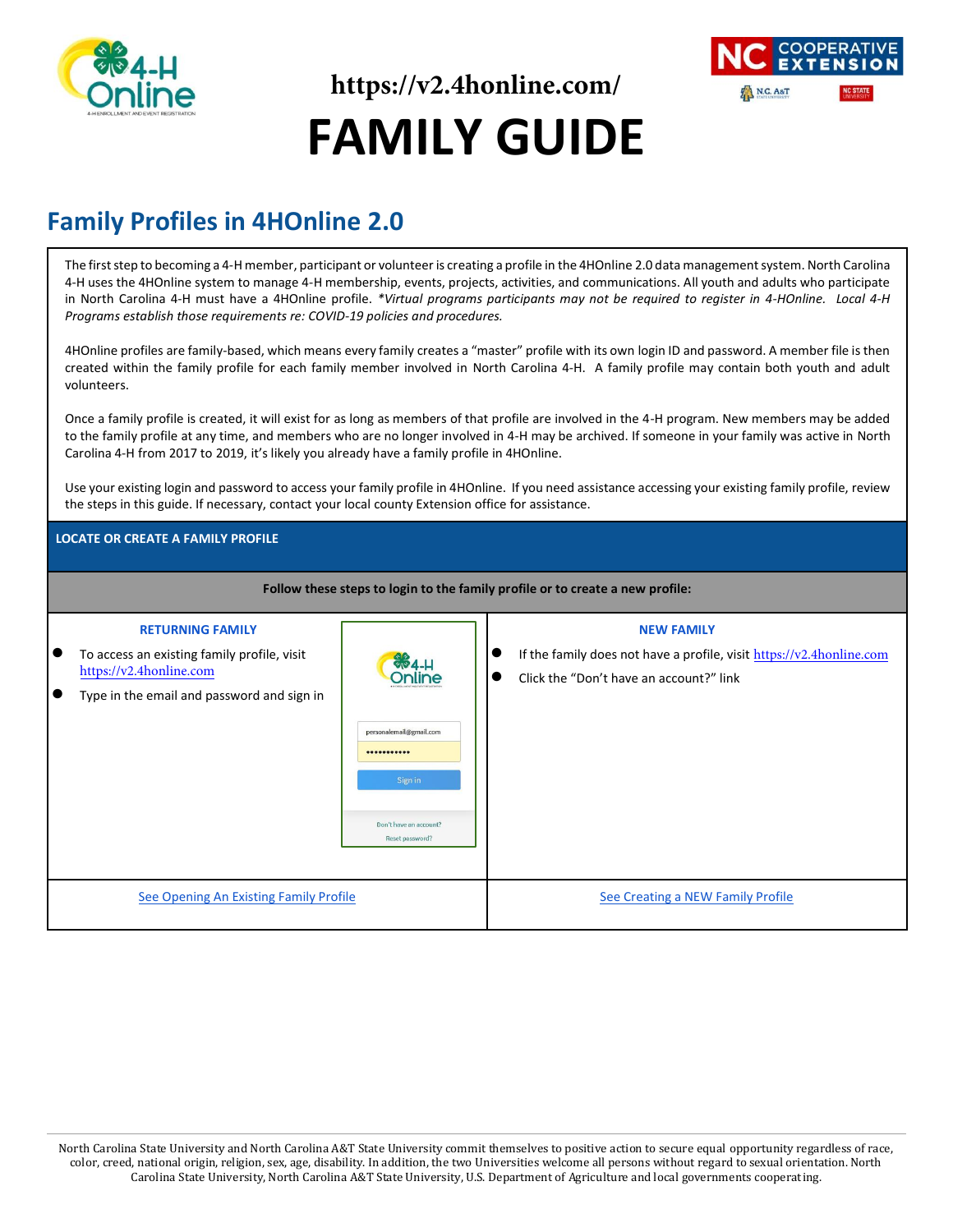



# **Opening an Existing Family Profile**

| If you already have a 4HOnline family profile, you can access it by following these steps:                                                                                        |                                     |                                                                                                                                     |                                                                                                              |  |
|-----------------------------------------------------------------------------------------------------------------------------------------------------------------------------------|-------------------------------------|-------------------------------------------------------------------------------------------------------------------------------------|--------------------------------------------------------------------------------------------------------------|--|
| 1. Go to https://v2.4honline.com                                                                                                                                                  |                                     |                                                                                                                                     |                                                                                                              |  |
| 2. Enter your email address (login) and password, then click "Sign In" to open your<br>account                                                                                    |                                     |                                                                                                                                     |                                                                                                              |  |
| Note: If you do not remember the password associated with your family profile, you can use<br>the "Reset password" function at the bottom of the screen. A temporary password and |                                     |                                                                                                                                     |                                                                                                              |  |
| instructions will be sent to the email address associated with your family account.                                                                                               |                                     | personalemail@gmail.com                                                                                                             |                                                                                                              |  |
| If you do not remember the email associated with your family profile, contact your local                                                                                          |                                     |                                                                                                                                     |                                                                                                              |  |
| 4-H office. The local 4-H office can confirm or change the email address in your family                                                                                           |                                     | Sign in                                                                                                                             |                                                                                                              |  |
| profile. If the county 4HOnline Manager changes the email associated with your family                                                                                             |                                     |                                                                                                                                     |                                                                                                              |  |
| account you will need to reset your password before logging in.                                                                                                                   |                                     |                                                                                                                                     |                                                                                                              |  |
| <b>Remember:</b> Your family profile must be associated with a valid email address. This will be                                                                                  |                                     |                                                                                                                                     | Don't have an account?<br>Reset password?                                                                    |  |
| your login and you will receive communications at this address. It is also the email address                                                                                      |                                     |                                                                                                                                     |                                                                                                              |  |
| where a password reset will be sent.                                                                                                                                              |                                     |                                                                                                                                     |                                                                                                              |  |
|                                                                                                                                                                                   |                                     |                                                                                                                                     |                                                                                                              |  |
| Once you have logged in to your family profile, you may review the Member List, add new<br>family Members, and complete 4-H enrollment and registration actions.                  |                                     | Duck<br>Add Member<br>DuckFamily@4HOnline.com<br>3619 BLUEBERRY DR<br>RALEIGH, NC 27612-4221<br>555-555-5555<br>State Office County |                                                                                                              |  |
|                                                                                                                                                                                   | Member                              |                                                                                                                                     | Programs                                                                                                     |  |
|                                                                                                                                                                                   | <b>Fast Duck</b><br>May 2, 1950     |                                                                                                                                     | $4-H$<br>Volunteer - Awaiting Review<br><b>Volunteer Application Submitted</b><br><b>Screening Submitted</b> |  |
|                                                                                                                                                                                   | <b>Mallard Duck</b><br>Jun 10, 2005 |                                                                                                                                     | $4-H$<br>ClubMember - Approved<br>Enrolled for 2020-2021 program year                                        |  |
|                                                                                                                                                                                   | Spotted Duck<br>Aug 18, 1975        |                                                                                                                                     | Volunteer - Approved<br>Volunteering for 2020-2021 program year<br>Screening Approved                        |  |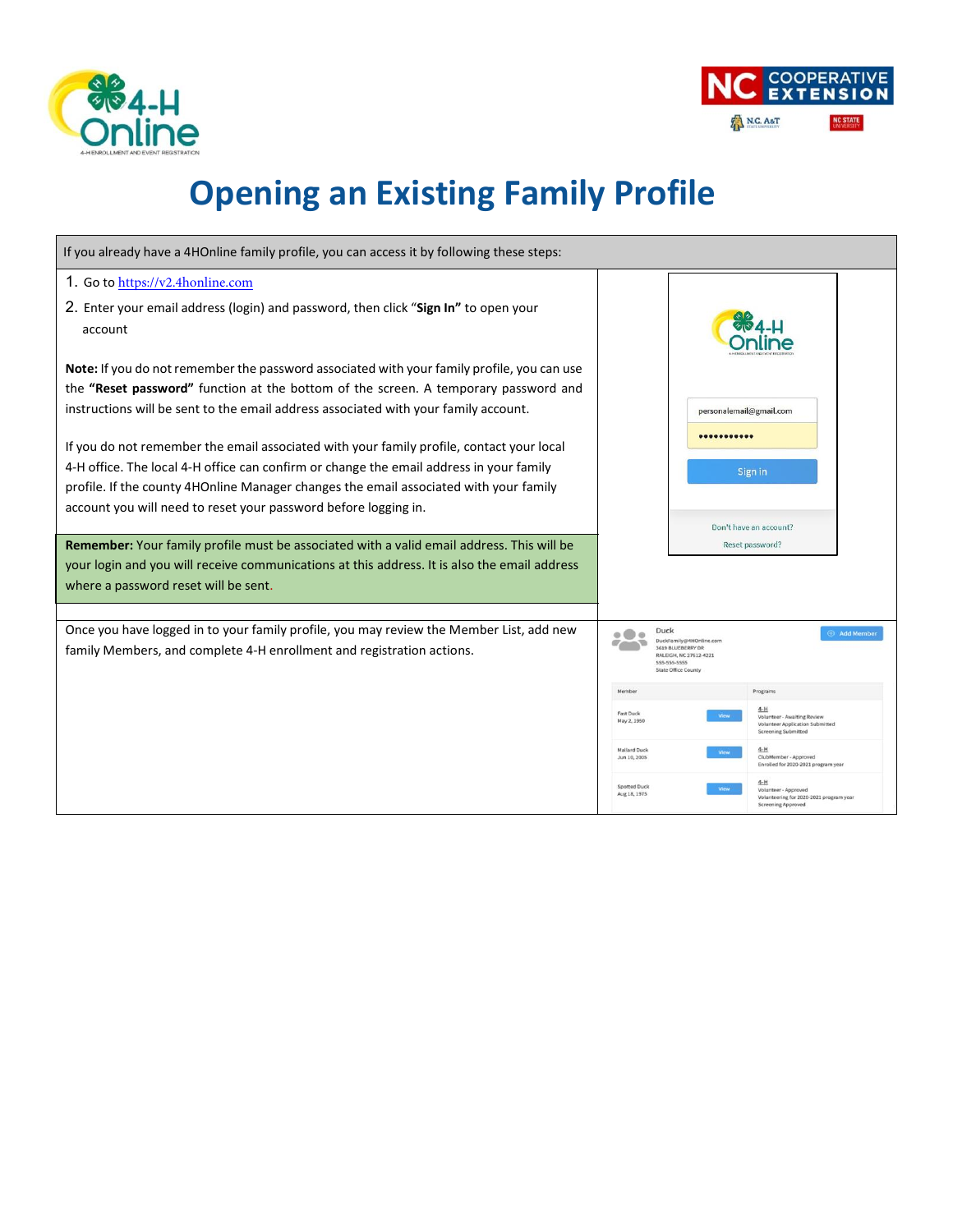



## <span id="page-2-0"></span>**Creating a NEW Family Profile**

| Only families participating in North Carolina 4-H for the first time should create a NEW family profile. Once created, family profiles are permanent.<br>If you already have a 4HOnline family profile, do not create a new one. Contact your local 4-H office for assistance if you are not sure whether<br>you have a family profile, or if you need assistance accessing it. To create a NEW family profile in 4HOnline, follow these steps: |                                                                                       |  |  |  |  |  |
|-------------------------------------------------------------------------------------------------------------------------------------------------------------------------------------------------------------------------------------------------------------------------------------------------------------------------------------------------------------------------------------------------------------------------------------------------|---------------------------------------------------------------------------------------|--|--|--|--|--|
| 1. Go to https://v2.4honline.com                                                                                                                                                                                                                                                                                                                                                                                                                |                                                                                       |  |  |  |  |  |
| 2. Click "Don't have an account?" if you have never enrolled in 4-H before using 4HOnline.                                                                                                                                                                                                                                                                                                                                                      | <b>ବାଡ 4-</b> H<br><b>Inline</b>                                                      |  |  |  |  |  |
| Note: Your family profile must be associated with a valid email address. This will be your                                                                                                                                                                                                                                                                                                                                                      |                                                                                       |  |  |  |  |  |
| login and you will receive communications to this address. It will also be the email address                                                                                                                                                                                                                                                                                                                                                    | personalemail@gmail.com                                                               |  |  |  |  |  |
| where a password reset will be sent, if needed.                                                                                                                                                                                                                                                                                                                                                                                                 |                                                                                       |  |  |  |  |  |
| The email address you provide can only be associated with one family profile. If 4HOnline does                                                                                                                                                                                                                                                                                                                                                  | Sign in                                                                               |  |  |  |  |  |
| not accept your email address, you may already have a 4HOnline family account. Contact your                                                                                                                                                                                                                                                                                                                                                     |                                                                                       |  |  |  |  |  |
| local Extension office for assistance.                                                                                                                                                                                                                                                                                                                                                                                                          | Don't have an account?<br>Reset password?                                             |  |  |  |  |  |
|                                                                                                                                                                                                                                                                                                                                                                                                                                                 |                                                                                       |  |  |  |  |  |
|                                                                                                                                                                                                                                                                                                                                                                                                                                                 |                                                                                       |  |  |  |  |  |
| 3. Select "North Carolina" from the drop-down menu                                                                                                                                                                                                                                                                                                                                                                                              | <b>904.H</b><br>Online                                                                |  |  |  |  |  |
| 4. Select "North Carolina 4-H and Youth Development" for the Institution                                                                                                                                                                                                                                                                                                                                                                        |                                                                                       |  |  |  |  |  |
|                                                                                                                                                                                                                                                                                                                                                                                                                                                 | <b>Create Your Account</b>                                                            |  |  |  |  |  |
|                                                                                                                                                                                                                                                                                                                                                                                                                                                 | Select Your State required<br>North Carolina                                          |  |  |  |  |  |
|                                                                                                                                                                                                                                                                                                                                                                                                                                                 | <b>Select an Institution</b>                                                          |  |  |  |  |  |
|                                                                                                                                                                                                                                                                                                                                                                                                                                                 | North Carolina 4-H Youth Development                                                  |  |  |  |  |  |
|                                                                                                                                                                                                                                                                                                                                                                                                                                                 |                                                                                       |  |  |  |  |  |
|                                                                                                                                                                                                                                                                                                                                                                                                                                                 |                                                                                       |  |  |  |  |  |
| 5. Select your county from the drop-down menu.<br>Note: When selecting your county, you are choosing the 4-H program in which your family                                                                                                                                                                                                                                                                                                       |                                                                                       |  |  |  |  |  |
| will participate. Click "Continue."                                                                                                                                                                                                                                                                                                                                                                                                             |                                                                                       |  |  |  |  |  |
|                                                                                                                                                                                                                                                                                                                                                                                                                                                 | Create Your Account                                                                   |  |  |  |  |  |
|                                                                                                                                                                                                                                                                                                                                                                                                                                                 | North Carolina 4-H Youth Development                                                  |  |  |  |  |  |
|                                                                                                                                                                                                                                                                                                                                                                                                                                                 | <b>Select County required</b><br>$\checkmark$ Alamance                                |  |  |  |  |  |
|                                                                                                                                                                                                                                                                                                                                                                                                                                                 | Alexander<br>Alleghany                                                                |  |  |  |  |  |
|                                                                                                                                                                                                                                                                                                                                                                                                                                                 | Anson<br>Ashe                                                                         |  |  |  |  |  |
|                                                                                                                                                                                                                                                                                                                                                                                                                                                 | Avery                                                                                 |  |  |  |  |  |
| 6. Complete your family's information. Required fields are marked in red and must be                                                                                                                                                                                                                                                                                                                                                            |                                                                                       |  |  |  |  |  |
| completed to move to the next screen. If you have mistakenly chosen the wrong county just                                                                                                                                                                                                                                                                                                                                                       | <b>Create Your Account</b><br>North Carolina 4-H Youth Development                    |  |  |  |  |  |
| hit the back button to adjust it before moving on to the next screen.                                                                                                                                                                                                                                                                                                                                                                           |                                                                                       |  |  |  |  |  |
|                                                                                                                                                                                                                                                                                                                                                                                                                                                 | County required<br><b>State Office</b>                                                |  |  |  |  |  |
| Remember: Your family information must be associated with a valid email address. This                                                                                                                                                                                                                                                                                                                                                           | Email required<br>testvolunteer@nogmail.com                                           |  |  |  |  |  |
| will be your login and you will receive 4-H communications at this address. It will also be                                                                                                                                                                                                                                                                                                                                                     | Confirm Email mpa<br>testvolunteer@nogmail.com                                        |  |  |  |  |  |
| the email where your password reset will be sent, if necessary.                                                                                                                                                                                                                                                                                                                                                                                 | Family Name required<br><b>Test Volunteer</b>                                         |  |  |  |  |  |
|                                                                                                                                                                                                                                                                                                                                                                                                                                                 | 555-555-5555<br>Mobile Phone Number                                                   |  |  |  |  |  |
| Click the "Create Account" button                                                                                                                                                                                                                                                                                                                                                                                                               | Format ###-### ####                                                                   |  |  |  |  |  |
| Note: An email account can only be associated with one family profile. If you enter an email                                                                                                                                                                                                                                                                                                                                                    | Password required<br><br>Password must contain a number, a capital letter, and symbol |  |  |  |  |  |
| address that is already associated with a 4HOnline profile, you will see an existing family                                                                                                                                                                                                                                                                                                                                                     | Confirm Password require<br>                                                          |  |  |  |  |  |
| profile message. Click the "Confirm" button and continue to log in to the existing account.                                                                                                                                                                                                                                                                                                                                                     |                                                                                       |  |  |  |  |  |
| See instructions for logging into an existing family account.                                                                                                                                                                                                                                                                                                                                                                                   | <b>Create Account</b><br>Back                                                         |  |  |  |  |  |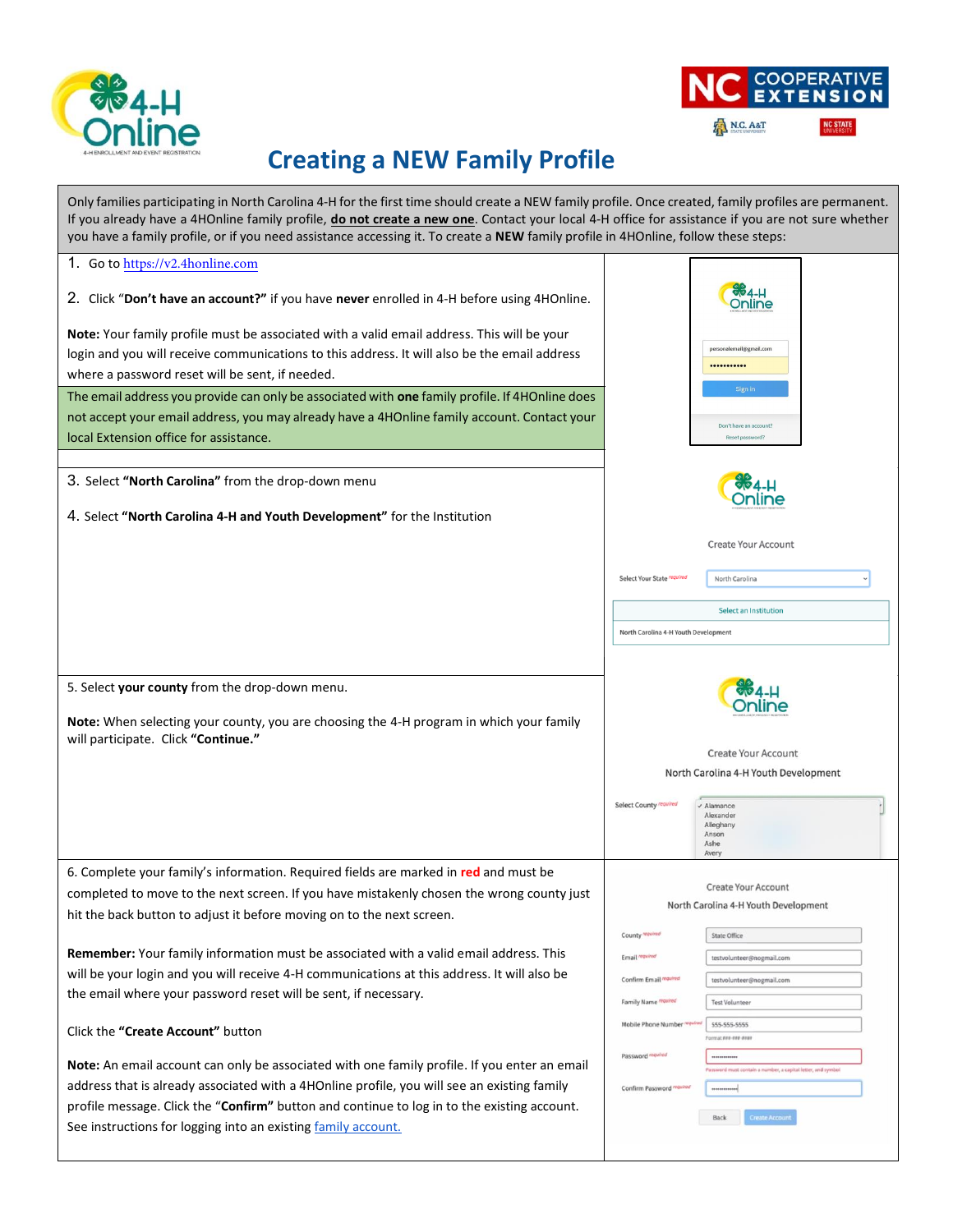| 7. Enter your family's address information and click "Verify." The verification process may                                                                                                                                                                                               |                         | <b>Verify Your Address</b>                                                            |  |  |
|-------------------------------------------------------------------------------------------------------------------------------------------------------------------------------------------------------------------------------------------------------------------------------------------|-------------------------|---------------------------------------------------------------------------------------|--|--|
| require you to select an appropriate USPS format.                                                                                                                                                                                                                                         | Address                 | 7306 Meadow Cove                                                                      |  |  |
|                                                                                                                                                                                                                                                                                           | Address <sub>2</sub>    |                                                                                       |  |  |
|                                                                                                                                                                                                                                                                                           | City                    | Raleigh                                                                               |  |  |
|                                                                                                                                                                                                                                                                                           | State                   | North Carolina                                                                        |  |  |
|                                                                                                                                                                                                                                                                                           | Postal Code             | 27612                                                                                 |  |  |
|                                                                                                                                                                                                                                                                                           | Country                 | US                                                                                    |  |  |
|                                                                                                                                                                                                                                                                                           | Verify                  |                                                                                       |  |  |
|                                                                                                                                                                                                                                                                                           |                         |                                                                                       |  |  |
|                                                                                                                                                                                                                                                                                           | <b>Existing Account</b> |                                                                                       |  |  |
| If there is already another record in 4HOnline with a matching address, you may see this<br>Duplicate Address screen:                                                                                                                                                                     |                         | An account with this email has already been found, please sign in or recover password |  |  |
|                                                                                                                                                                                                                                                                                           |                         | Centro<br>Cancel                                                                      |  |  |
| Use the browser "back" button to return to the previous screen. Double-check the address                                                                                                                                                                                                  |                         | <b>Duplicate Address: Account Recovery</b>                                            |  |  |
| you entered and try again. Be sure you have included the full USPS address and a<br>unit/apartment number, if that is part of your address. If you receive the Duplicate Address<br>message again, choose an account recovery method and contact your local 4-H office for<br>assistance. |                         | Fill in last 3 digits to recover<br>Recover<br><b>Send Messag</b>                     |  |  |
| After the eddential confirmation and the head experience of Verrall section on excellenging incomposition and the Theorem                                                                                                                                                                 |                         |                                                                                       |  |  |

After the address is verified, your family profile has been created! You will receive an email confirming your family profile. The next screen will allow you to add the first member to your family.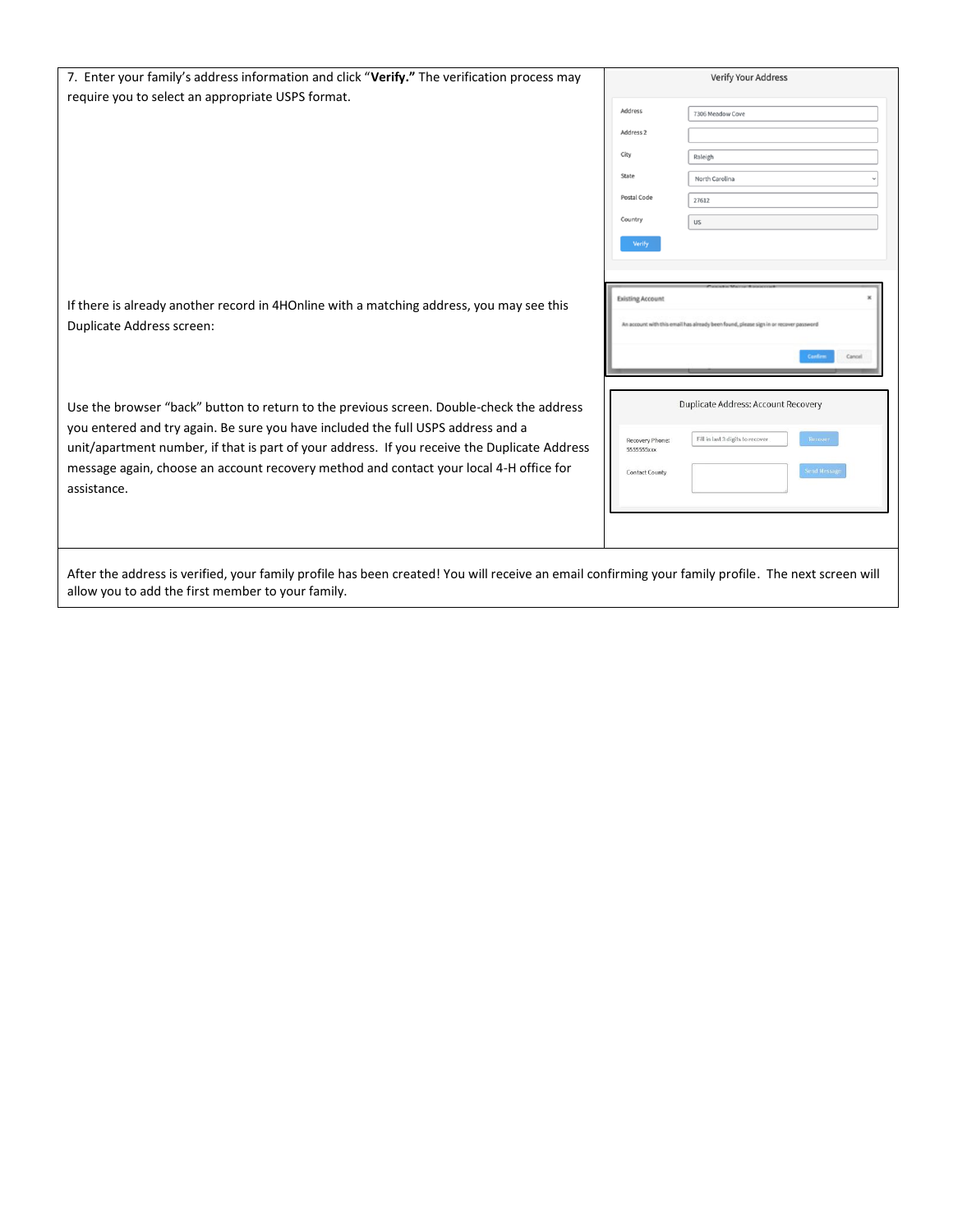



### **Family Profile Management**

Each time you log in to your family profile in 4HOnline, your Member List will open as the home page. The Member List displays all family members for whom a Member record has been created. In addition to the Member List, your family profile contains family details, events, and saved credit card information.